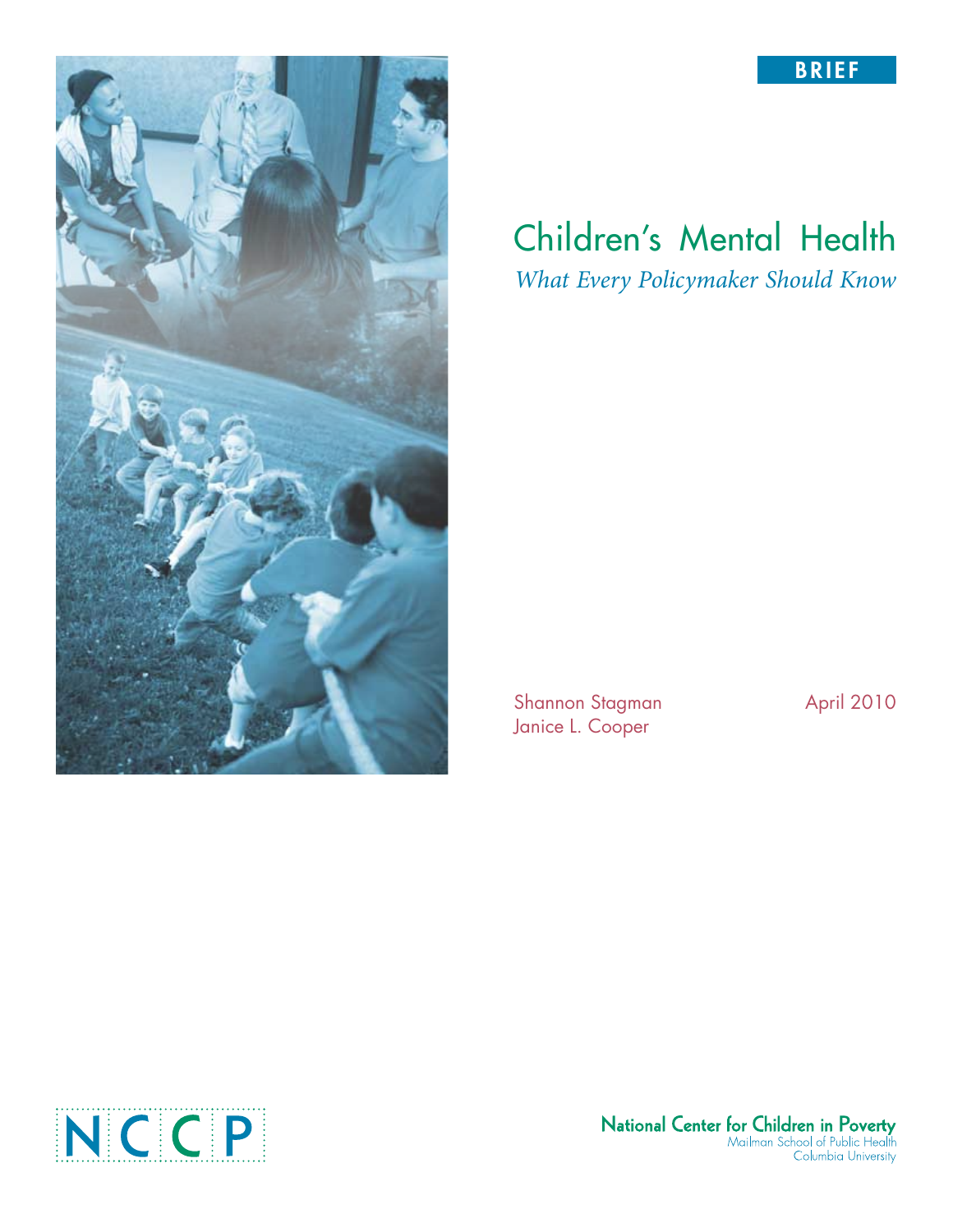The National Center for Children in Poverty (NCCP) is the nation's leading public policy center dedicated to promoting the economic security, health, and well-being of America's low-income families and children. Using research to inform policy and practice, NCCP seeks to advance family-oriented solutions and the strategic use of public resources at the state and national levels to ensure positive outcomes for the next generation. Founded in 1989 as a division of the Mailman School of Public Health at Columbia University, NCCP is a nonpartisan, public interest research organization.

## Children's Mental Health What Every Policymaker Should Know

Shannon Stagman, Janice L. Cooper

### **AUTHORS**

Janice L. Cooper, PhD, is interim director at NCCP and assistant clinical professor, Health Policy and Management at Columbia University Mailman School of Public Health. Dr. Cooper directs Unclaimed Children Revisited, a series of policy and impact analyses of mental health services for children, adolescents, and their families. From 2005 to 2010, she led NCCP's health and mental health team.

Shannon Stagman, MA, is a research analyst for early childhood and health and mental health at NCCP. She works primarily on Project Thrive, the policy support initiative for the State Early Childhood Comprehensive Systems (ECCS) funded by the Maternal and Child Health Bureau, and provides research support for various mental health projects, including *Unclaimed Children Revisited: California Case Study*.

#### Acknowledgments

The authors thank Christel Brellochs and Yumiko Aratani for their guidance in the development of this brief. Special thanks also to Morris Ardoin, Amy Palmisano, and Telly Valdellon for their production support.

This brief updates *Children's Mental Health: Facts for Policymakers* (Masi and Cooper 2006).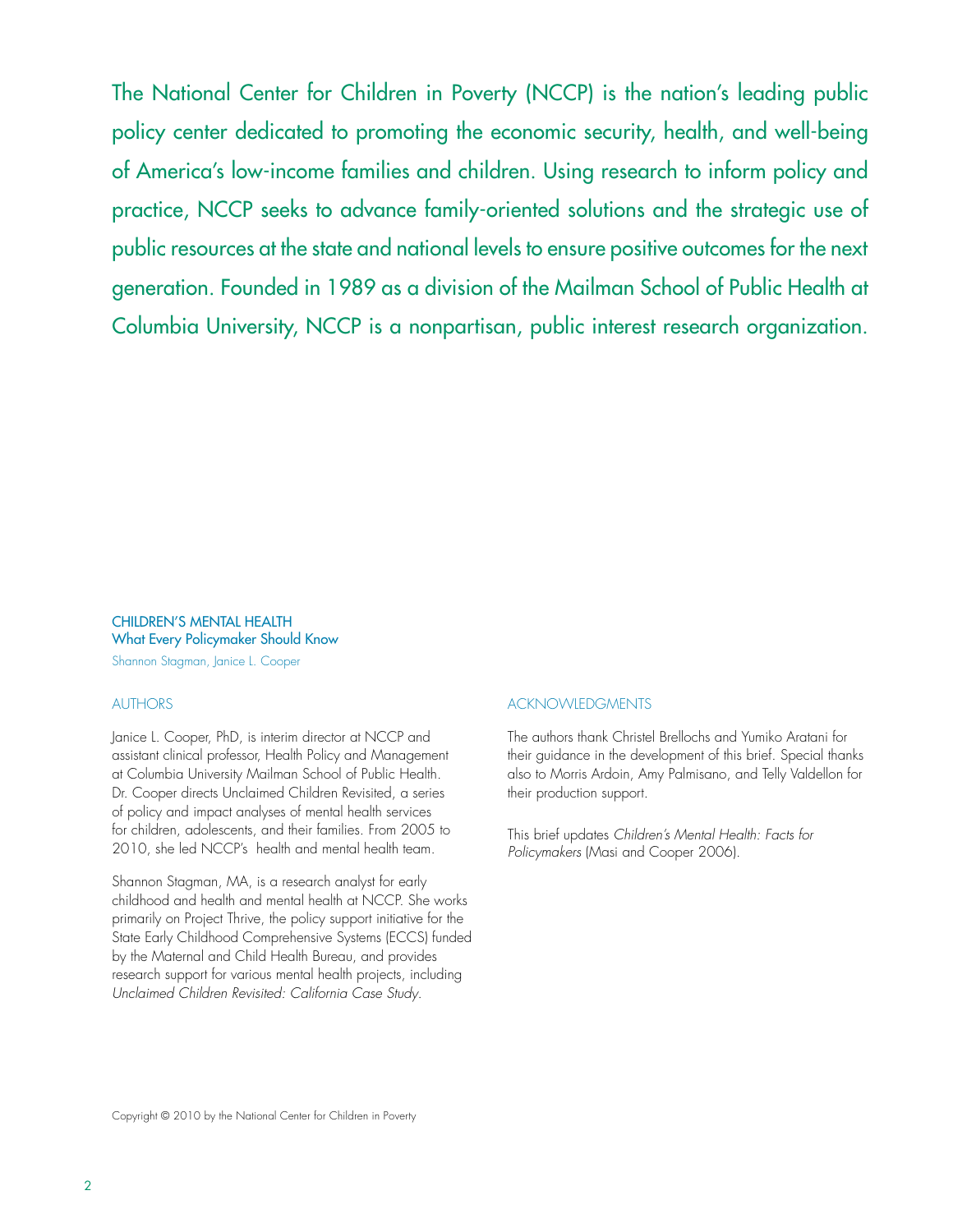# Children's Mental Health *What Every Policymaker Should Know*

Shannon Stagman | Janice L. Cooper April 2010

Mental health is a key component in a child's healthy development; children need to be healthy in order to learn, grow, and lead productive lives. The mental health service delivery system in its current state does not sufficiently meet the needs of children and youth, and most who are in need of mental

health services are not able to access them. With the addition of effective treatments, services, and supports, the mental health system can become better equipped to help children and youth with mental health problems, or those who are at risk, to thrive and live successfully.

# Children's Mental Health Problems are Widespread

Mental health and substance abuse problems occur commonly among today's youth<sup>1</sup> and begin at a young age.2

- ♦ One in five children birth to 18 has a diagnosable mental disorder.3
- ♦ One in 10 youth has serious mental health problems that are severe enough to impair how they function at home, in school, or in the community.<sup>4</sup>
- ♦ The onset of major mental illness may occur as early as 7 to 11 years old.<sup>5</sup>
- ♦ Roughly half of all lifetime mental health disorders start by the mid-teens.<sup>67</sup>
- ♦ Individual and enviromental risk factors that increase the likelihood of mental health problems include receiving public assistance, having unemployed or teenage parents, or being in the foster care system. These and other factors can be identified and addressed in the early years.<sup>8</sup>
- ♦ Among youths aged 12 to 17, 4.4 percent had serious emotional disorders in 2008.9
- ♦ In 2008, 9.3 percent of youths were illicit drug users, and rates of alcohol use were 3.4 percent among persons aged 12 or 13; 13.1 percent of persons aged 14 or 15; and 26.2 percent of 16- or 17-year-olds.10
- ♦ The rate of substance dependence or abuse among youths aged 12 to 17 was 7.6 percent, slightly higher than that of adults aged 26 or older  $(7.0 \text{ percent.})^{11}$

Children and youth at increased risk for mental health problems include those in low-income households, those in the child welfare and juvenile justice systems, and those in military families.

- ♦ Twenty-one percent of low-income children and youth aged 6 to 17 have mental health problems.<sup>12</sup>
- ♦ Fifty-seven percent of these children and youth with mental health problems come from households living at or below the federal poverty level.<sup>13</sup>

A greater proportion of children and youth in the child welfare and juvenile justice systems have mental health problems than those in the general population.

- ♦ Fifty percent of children and youth in the child welfare system have mental health problems.14
- ♦ Youth in residential treatment centers, 69 percent of whom come from the juvenile justice and child welfare systems, have extremely high rates of mental and behavioral health disorders compared to the general population.<sup>15</sup>
- ♦ Sixty-seven to seventy percent of youth in the juvenile justice system have a diagnosable mental health disorder.16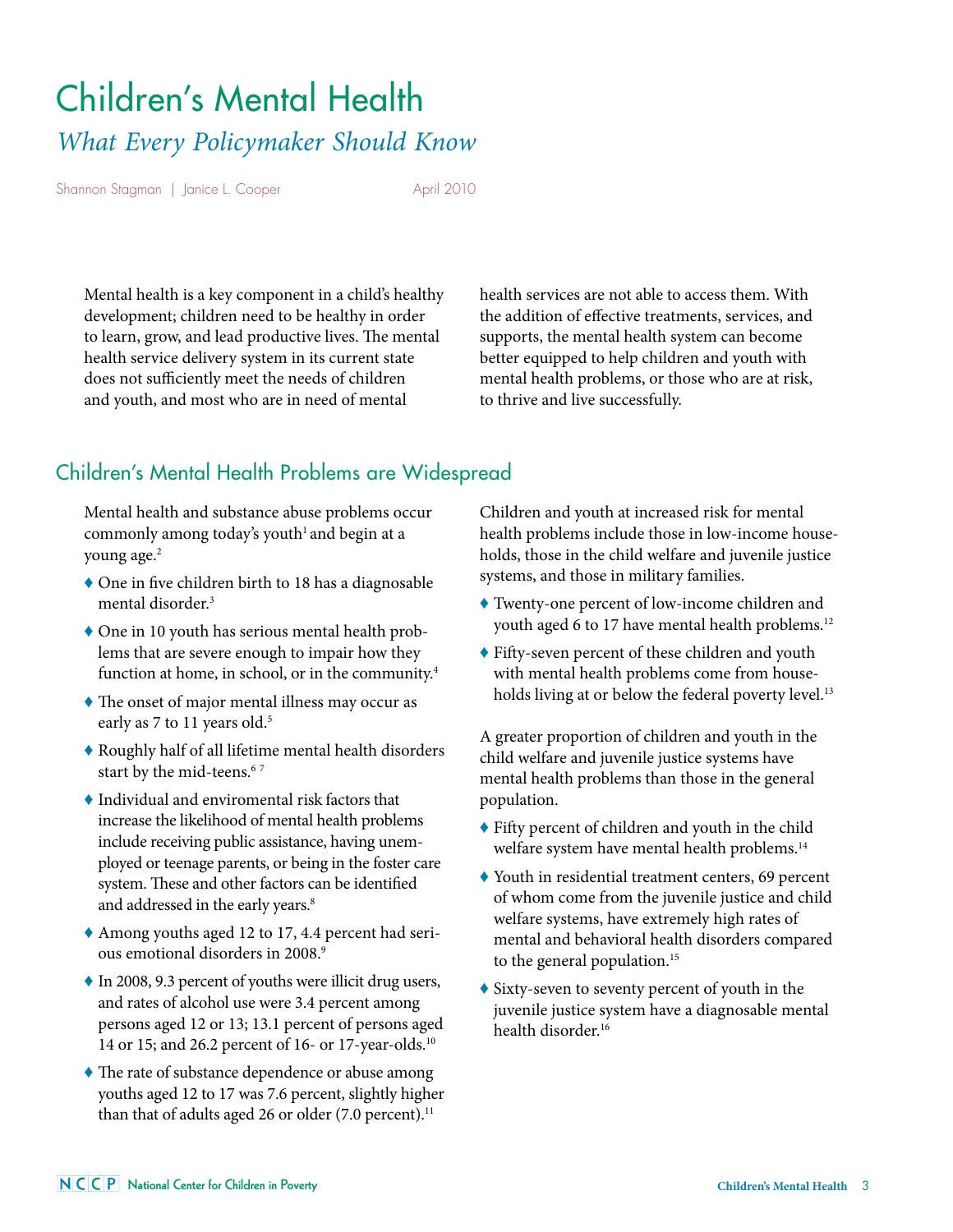Children and youth in military families tend to have higher rates of mental health problems than those in the general population, and those mental health problems are especially pronounced during a parent's deployment.

- ♦ Thirty-two percent of children of military families scored as "high risk" for child psychosocial morbidity, 2.5 times the national average.<sup>17</sup>
- ♦ There is a higher prevalence of emotional and behavioral difficulties in youth aged 11 to 17 in military families compared to the general population.<sup>18</sup>
- ♦ During a parent's deployment, children exhibit behavior changes including changes in school performance, lashing out in anger, disrespecting authority figures, and symptoms of depression.<sup>19</sup>
- ♦ Children age 3 to 5 with a deployed parent exhibit more behavioral symptoms than their peers without a deployed parent.<sup>20</sup>
- ♦ The rate of child maltreatment in families of enlisted Army soldiers is 42 percent higher during combat deployment than during non-deployment.<sup>21</sup>

# Most Children and Youth with Mental Health Problems Struggle to Succeed

Children and youth with mental health problems have lower educational achievement, greater involvement with the criminal justice system, and fewer stable and longer-term placements in the child welfare system than their peers. When treated, children and youth with mental health problems fare better at home, in schools, and in their communities.

Children and youth in preschool and elementary school with mental health problems are more likely to experience problems at school, be absent, or be suspended or expelled than are children with other disabilities.

♦ Preschool children face expulsion rates three times higher than children in kindergarten through 12th grade, due in part to lack of attention to socialemotional needs.<sup>22</sup>

*When treated, children and youth with mental health problems fare better at home, in schools, and in their communities.*

Youth in high school with mental health problems are more likely to fail or drop out of school.

- ♦ Up to 14 percent of youth with mental health problems receive mostly Ds and Fs (compared to seven percent for all children with disabilities).<sup>27</sup>
- ♦ Up to 44 percent of them drop out of high school.<sup>28</sup>
- ♦ Over 10 percent of high school dropouts were attributable to mental health disorders.29

Youth in the child welfare and juvenile justice systems with mental health issues do less well than others. In the child welfare system, children with mental health issues experience additional problems compared to those without a mental health disorder.

- ♦ They are less likely to be placed in permanent homes.<sup>30</sup>
- ♦ They are more likely to experience a placement change than children without a mental health disorder.<sup>31</sup>
- ♦ They are more likely to be placed out of home in order to access services.<sup>32</sup>
- ♦ They are more likely to rely on restrictive or costly services such as juvenile detention, residential treatment, and emergency rooms.<sup>33</sup>
- ♦ African-American preschoolers are three to five times more likely to be expelled than their white, Latino, or Asian-American peers.<sup>23</sup>
- ♦ In the course of the school year, children with mental health problems may miss as many as 18 to 22 days.<sup>24</sup>
- ♦ Their rates of suspension and expulsion are three times higher than those of their peers.<sup>25</sup>
- ♦ Among all students, African-Americans are more likely to be suspended or expelled than their white peers (40 vs. 15 percent).<sup>26</sup>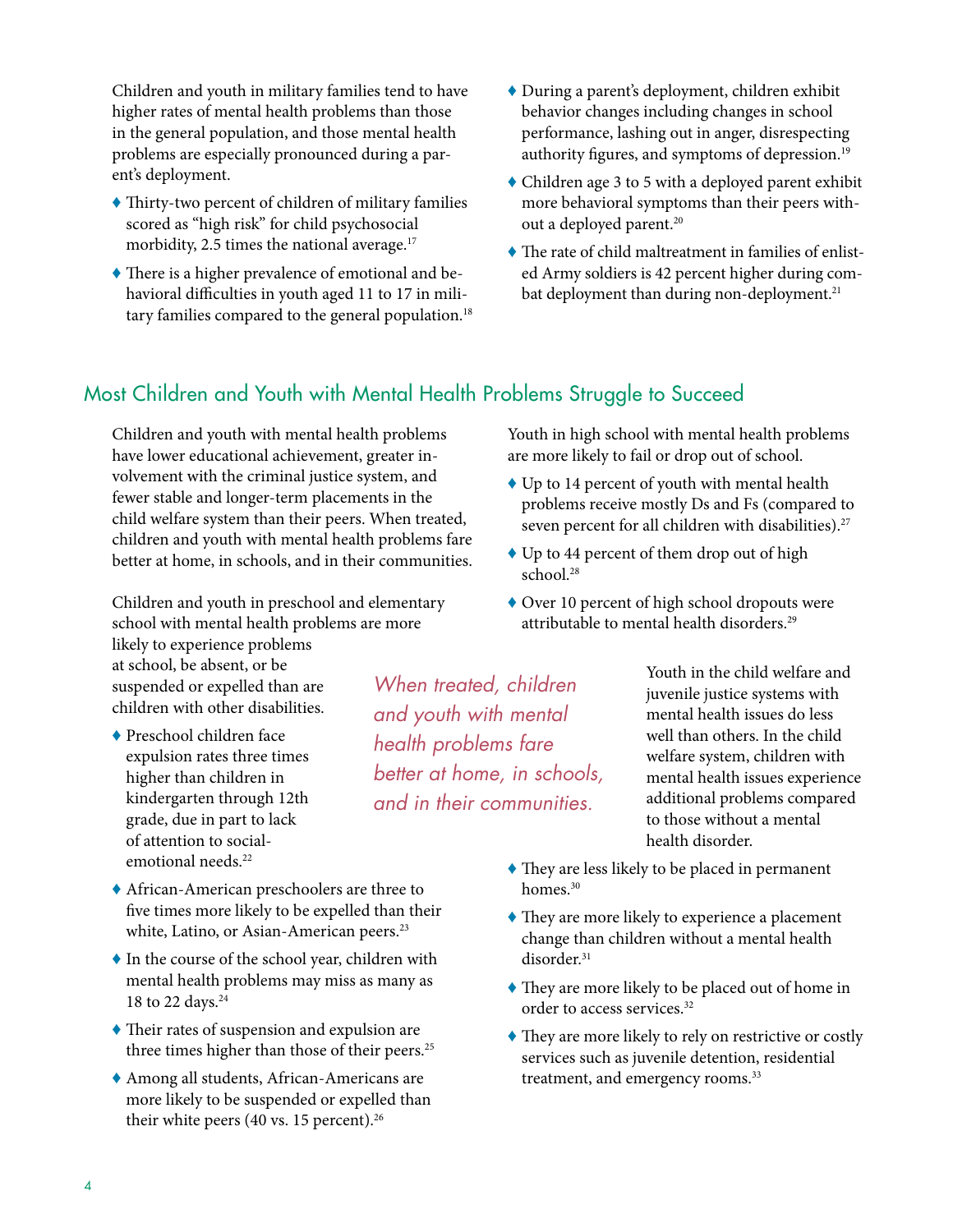# Many Children and Youth are Unable to Access Needed Services

In 2007, 3.1 million youth (12.7 percent) received treatment or counseling in a specialty mental health setting for emotional or behavior problems. An additional 11.8 percent of youth received mental health services in an education setting, along with 2.9 percent who received services in a general medical setting.34 Though this indicates that some are able to access services, it is clear that most children and youth with mental health problems do not receive needed services.

- ♦ Seventy-five to 80 percent of children and youth in need of mental health services do not receive them<sup>35</sup>
- ♦ Thirty-seven to 52 percent of adolescents and young adults who were hospitalized for a suicide attempt received mental health services in the month prior.<sup>36</sup>
- ♦ Only 29 percent of youth expressing suicide ideation in the prior year received mental health services.<sup>37</sup>

Delivery of and access to mental health services and supports vary depending on the state in which a child or youth with mental health needs lives.

♦ There is a 30 percent difference between the states with the highest and lowest unmet need for mental health services (51 to 81 percent).<sup>38</sup>

Children and youth from diverse racial and ethnic groups and from families who face language barriers are often less likely to receive services for their mental health problems than white children and youth.

- ♦ Thirty-one percent of white children and youth receive mental health services.39
- ♦ Thirteen percent of children from diverse racial and ethnic backgrounds receive mental health services.<sup>40</sup>
- ♦ Non-Hispanic/Latino white children and youth have the highest rates of mental health services usage, while Asian American/Pacific Islander children have the lowest rates.<sup>41</sup>
- ♦ Hispanic/Latino and African-American children in urban areas receive less mental health care than their white peers.<sup>42</sup>
- ♦ Among children in the child welfare system, African-Americans have less access to counseling than white children.<sup>43</sup>

Some children and youth with the most intense needs and some who are insured do not receive mental health services.

- ♦ In juvenile detention facilities, 85 percent of youth with psychiatric disorders report at least one perceived barrier to service usage, including the belief that problems would go away without help, uncertainty about where to go, or cost of services.<sup>44</sup>
- ♦ Eighty-five percent of children and youth in need of mental health services in the child welfare system do not receive them.<sup>45</sup>

*It is clear that most children and youth with mental health problems do not receive needed services.*

- ♦ Privately-insured families with children in need of mental health care face significantly greater financial barriers than families with children without mental health needs.46
- ♦ Families with children who have mental health problems bear a disproportionate amount of coinsurance, putting an added strain on caregivers.<sup>47</sup>
- ♦ Seventy-nine percent of children with private health insurance and 73 percent with public health insurance have unmet mental health needs.<sup>48</sup>
- ♦ In the child welfare system, both privately insured and uninsured children are less likely to receive needed mental health counseling than those with public insurance.49

A gap also exists between need and treatment for youth with substance use disorders that sometimes occur with mental health problems.

- ♦ Only 9.3 percent of the 1.2 million youths 12 through 17 years of age in need of treatment for an illicit drug use problem in 2008 received specialty facility-based treatment.<sup>50</sup>
- ♦ Of the 1.2 million youths who needed treatment for an alcohol use problem, only 6.2 percent received treatment at a specialty facility.<sup>51</sup>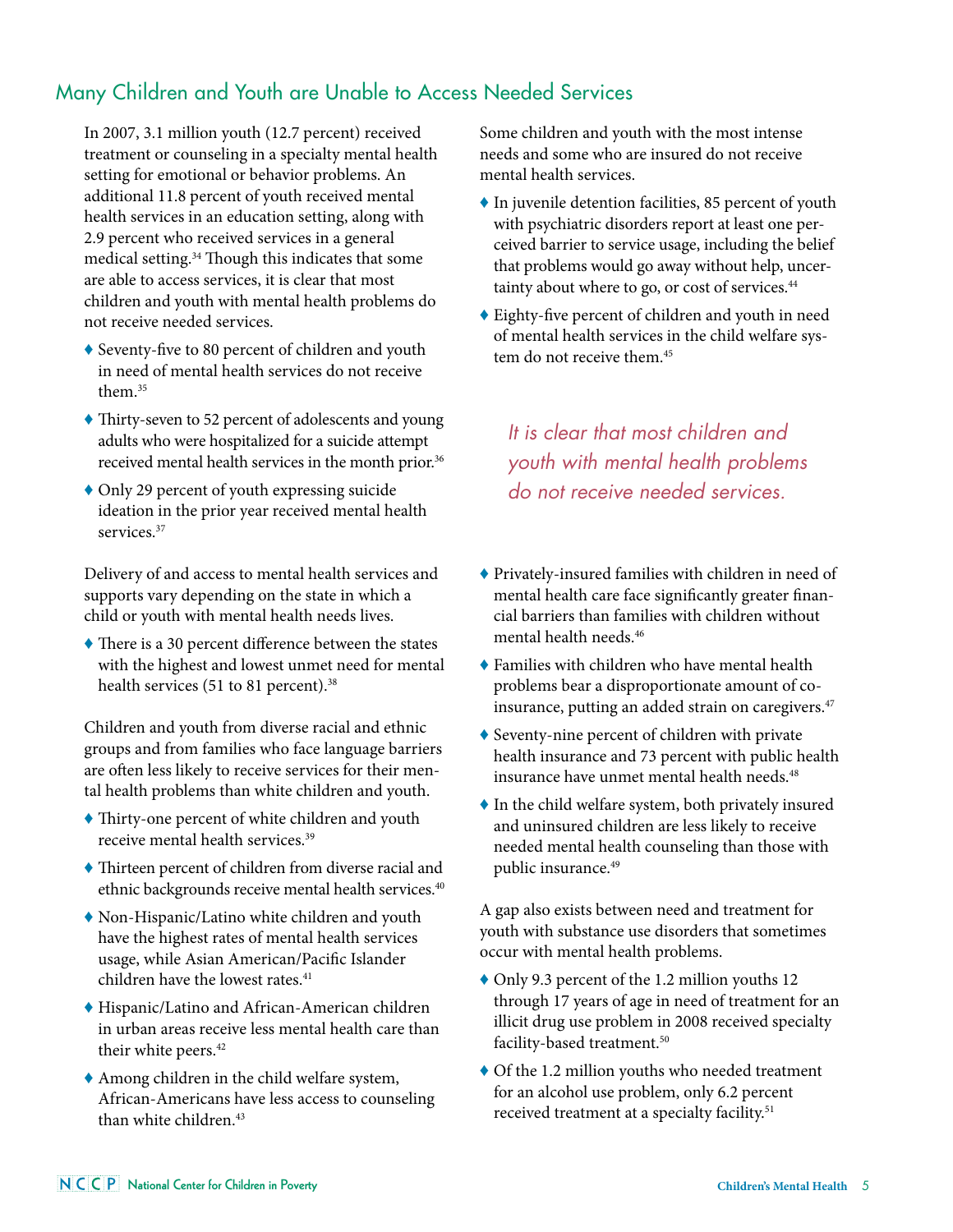# The Public Mental Health Service Delivery System Remains Largely Ineffective for Children and Youth

Even among those children and youth who are able to access mental health services, quality of care is often deficient. There is an insufficient number of providers, and many of them do not use effective, evidence-based, or empirically supported practices.

The service delivery system lacks key elements of supportive infrastructure which results in poor provider capacity and competency. Components of a strong infrastructure include provider training and retention, adequate reimbursement, strong information technology systems, and robust family involvement in policy.

- ♦ Information technology, such as electronic health records and management and accountability systems, is a key component in infrastructure that supports efficiency and quality improvements.<sup>52</sup>
- ♦ Despite this, there is not currently widespread use of these tools.<sup>53</sup>
- ♦ Family advocacy, support and education organizations (FASEOs) are frequently asked to make up for the absence or inadequacy of local mental health services, while facing fiscal fragility and uncertain sources of revenue. This results in a family advocacy network that is largely unstable.<sup>54</sup>

## Legislative Changes on the Horizon

Recent federal legislation holds promise for increasing access to and the quality of children's mental health services. Children's Health Insurance Program Reauthorization 2009 requires that mental health and substance abuse benefits are equal to other medical benefits in health insurance. Similar provisions are included in the Patient Protection and Affordability Care 2010. Consistent with the Wellstone-Domenici Act (2008), it requires mental health and substance abuse benefits in the individual and group market to be on par with medical benefits. It makes providers of mental health and substance abuse services a high priority in the law for increasing the work-force competency and availability of community based services. The law also provides for prevention and early intervention and includes mental health as part of the quality initiatives to manage chronic conditions, along with a range of initiatives to address disparities.

Financing for children's mental health remains inadequate. While there are no current estimates of overall national spending, it is projected that federal agencies contributed nearly \$6 billion to preventive services in 2007.<sup>55</sup> Despite this financial support, and due in large part to a deficit of flexible fiscal support for the system and for service users, quality of care suffers and many children and youth do not receive the services they need.

- ♦ Finance policies drive the capacity and quality of the services provided for children and youth with mental health conditions.<sup>56</sup>
- ♦ Restrictive funding streams impede the ability of system leaders to provide services based on the individual needs of the child and family within the context of their community.57
- ♦ Flexible funding strategies improve service innovation and increase the system's ability to provide needed services.<sup>58</sup>
- ♦ Service capacity overflow leads to high use of costly forms of care, such as emergency rooms.<sup>59</sup>

A major strategy among policymakers for attaining optimal service quality is the implementation of evidence-based practices (EBPs), which are those practices for which there is valid scientific evidence of effectiveness. States encounter many barriers in adopting EBPs in large systems, including lack of fidelity to models, mismatch between provider preparation and expectations of practice, and large variation in the ability to transport from one setting to another.<sup>60</sup>

- ♦ Perspectives on evidence-based practices are mixed, with some providers expressing doubts and concerns about the effectiveness of EBPs.<sup>61</sup>
- ♦ Service users and family members are not well-informed about EBPs, and many consider receiving care with fidelity to EBP models a tertiary concern when they experience great difficulty in obtaining any quality care at all.<sup>62</sup>
- $\blacklozenge$  State infrastructure support to implement effective practices is variable, limited in scope, pays insufficient attention to cultural needs, and lacks consistent fiscal support.<sup>63</sup>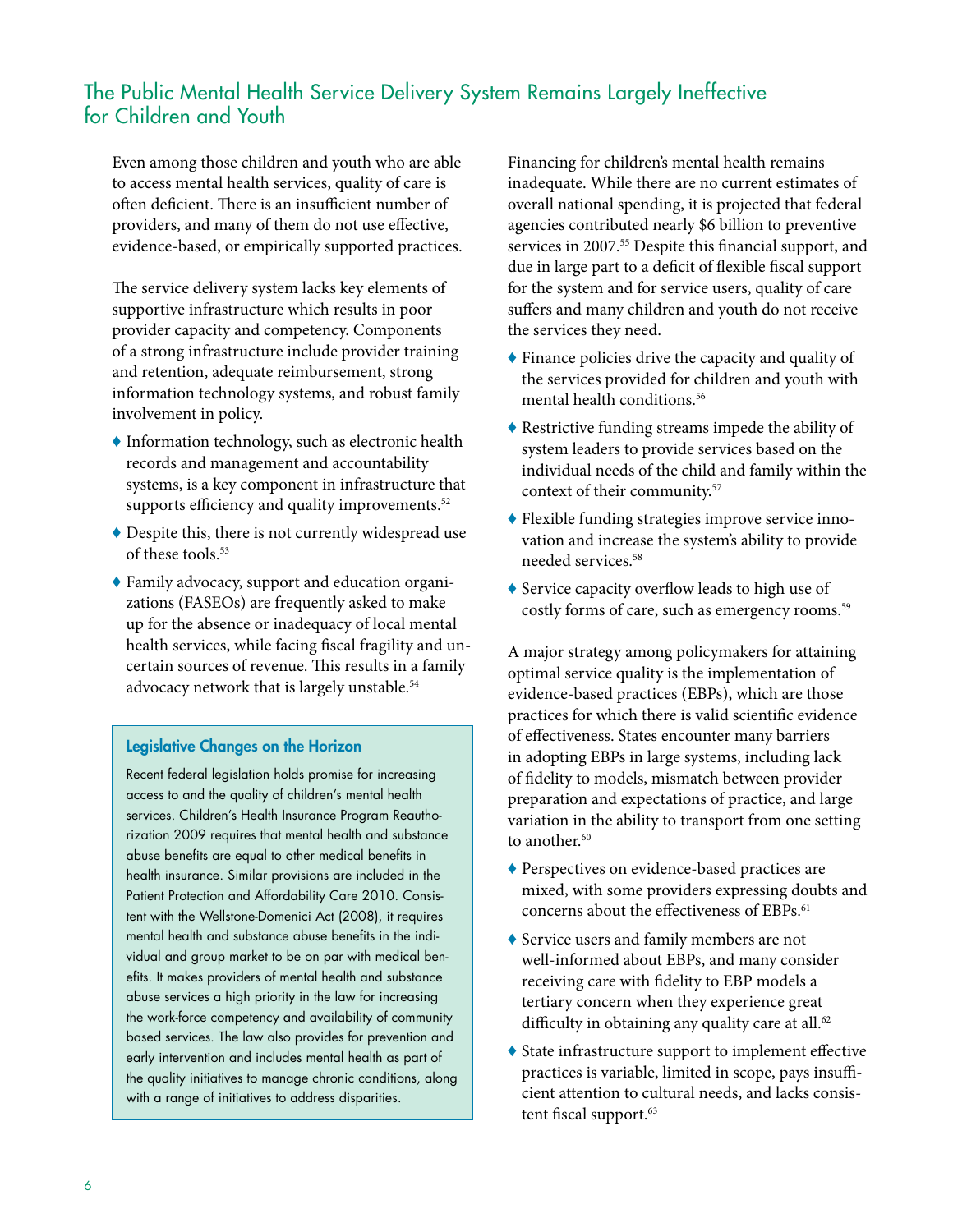# Effective Policy Strategies to Enhance Mental Health for Children, Youth, and Families

- ♦ **Increase access to effective, empirically-supported practices like mental health consultation with a specific focus on young children.** Preschool children with access to mental health consultation exhibit less disruptive behavior and have lower expulsion rates.<sup>64</sup>
- ♦ **Develop systems to identify at-risk children.** Identifying those children and youth most at risk for poor mental health outcomes is instrumental in designing effective strategies for prevention and intervention.<sup>65</sup>
- ♦ **Coordinate services and hold child- and youthserving systems accountable.** Robust service coordination in the child welfare system reduces gaps in access to services between African-American and white children and youth.<sup>66</sup> Outcome-based systems are better able to track youth outcomes, improve provider capacity, and tailor services.<sup>67</sup>
- ♦ **Finance and provide mental health services and supports that meet the developmental needs of children.** Treatment and supports using a developmental framework are more likely to respond to the changing needs of children and youth.<sup>68</sup>
- ♦ **Increase adoption of electronic health records, and implement information systems for quality assurance, accountability, and data sharing across providers, agencies and counties.** A system for sharing records facilitates joint planning and improves efficiency and quality of care.<sup>69</sup>
- ♦ **Fund and apply consistent use of effective treatments and supports.** A range of effective treatments exist to help children and youth with mental health problems to function well in home, school, and community settings.<sup>70</sup>
- ♦ **Engage families and youth in their own treatment planning and decisions.** Family support and family-based treatment are critical to children and youth resilience. Reaching out to community stakeholders to increase their awareness and knowledge regarding EBPs will enhance youth and family engagement, which fosters treatment effectiveness.<sup>71</sup>
- ♦ **Provide culturally and linguistically competent services.** Attention to providers' cultural and language competence leads to improved mental health outcomes and greater adoption of effective practices.72
- ♦ **Finance and implement concrete strategies to identify and prevent mental health problems and intervene early.** Empirically-supported prevention and early intervention strategies support children and youth resilience and ability to succeed.73
- ♦ **Ensure that the implementation of health reform recognizes the need to support a comprehensive array of benefits from prevention to treatment.** Health insurance expansion is associated with increases in access to mental health services.<sup>74</sup>

#### **Endnotes**

1. Children ages 12 to 17 are classified as youth in this fact sheet.

2. New Freedom Commission on Mental Health. 2003. *Achieving the Promise: Transforming Mental Health Care in America. Final Report* (DHHS Pub. No. SMA-03- 3832) Rockville, MD: U.S. Department of Health and Human Services, Substance Abuse and Mental Health Services Administration. Accessed Dec. 8, 2009 from www.mentalhealthcommission.gov/reports/reports.htm. 3. Ibid.

4. Ibid.

5. Kessler, R. C.; Beglund, P.; Demler, O.; Jin, R.; Walters, E. E. 2005. Lifetime Prevalence and the Ageof-onset Distributions of DSM-IV Disorders in the National Comorbidity Survey Replication. *Archives of General Psychiatry* 62(6): 593-602.

6.Kessler, R. C.; Amminger, G. P.; Aguilar-Gaxiola, S.; Alonso, J.; Lee, S.; Ustun, T. B. 2007. Age of Onset of Mental Disorders: A Review of Recent Literature. *Current Opinion Psychiatry* 20(4): 359-364.

7. Kessler, R.C. et al. 2007. Lifetime Prevalence and Age-of-onset Distributions of Mental Disorders in the World Health Organization's World Mental Health Survey Initiative. *World Psychiatry* 6: 168-176.

8. Knitzer, J.; Lefkowitz, J. 2006. *Helping the Most Vulnerable Infants, Toddlers, and their Families (*Pathways to Early School Success Issue Brief No. 1). New York, NY: National Center for Children in Poverty, Columbia University Mailman School of Public Health.

9. U.S. Substance Abuse and Mental Health Administration, Office of Applied Statistics. 2009. *Results from the 2008 National Survey on Drug Use and Health: National Findings.* Accessed Jan. 22, 2010 from http://www.oas.samhsa.gov/ NSDUH/2k8NSDUH/2k8results.cfm#8.2. 10. See endnote 9.

12. Howell, E. 2004. *Access to Children's Mental Health Services under Medicaid and SCHIP*. Washington, DC: Urban Institute.

14. Burns, B.; Phillips, S.; Wagner, H.; Barth, R.; Kolko, D.; Campbell, Y.; Yandsverk, J. 2004. Mental Health Need and Access to Mental Health Services by Youths Involved with Child Welfare: A National Survey. *Journal of the American Academy of Child and Adolescent Psychiatry* 43(8): 960-970.

15. Dale, N.; Baker, A. J. L.; Anastasio, E.; Purcell, J. 2007. Characteristics of Children in Residential Treatment in New York State. *Child Welfare* 86(1): 5-27. 16. Skowyra, K. R; Cocozza, J. J. 2006. *Blueprint for* 

*Change: A Comprehensive Model for the Identification and Treatment of Youth with Mental Health Needs in* 

*Contact with the Juvenile Justice System*. Delmar, NY: The National Center for Mental Health and Juvenile Justice and Policy Research Associates, Inc. Accessed Dec. 8, 2009 from www.ncmhjj.com/Blueprint/pdfs/ Blueprint.pdf.

17. Flake, E. M.; Davis, B. E.; Johnson, P. L.; Middleton, L. S. 2009. The Psychosocial Effects of Deployment on Children. *Journal of Developmental & Behavioral Pediatrics* 30(4): 271-278.

18. Chandra, A.; Lara-Cinisomo, S.; Jaycox, L.; Tanielian, T.; Burns, R. 2010. Children on the Homefront: The Experience of Children from Military Families. *Pediatrics* 125:13-22.

19. Huebner, Angela J.; Mancini, Jay A. 2005. *Adjustments Among Adolescents in Military Families When a Parent is Deployed*. Military Family Research Institute, Purdue University.

20. Chartrand, M. M.; Frank, D. A.; White, L. F.; Shope, T. R. 2008. Effect of Parents' Wartime Deployment on the Behavior of Young Children in Military Families. *Archives of Pediatric Adolescent Medicine* 162(11): 1009-1014.

21. Gibbs, Deborah A.; Martin, Sandra L.; Kupper, Lawrence L.; Johnson, Ruby E. 2007. Child Maltreatment in Enlisted Soldiers' Families During Combat-Related Deployments. *Journal of the American Medical Association* 298: 528-535.

<sup>11.</sup> Ibid.

<sup>13.</sup> Ibid.